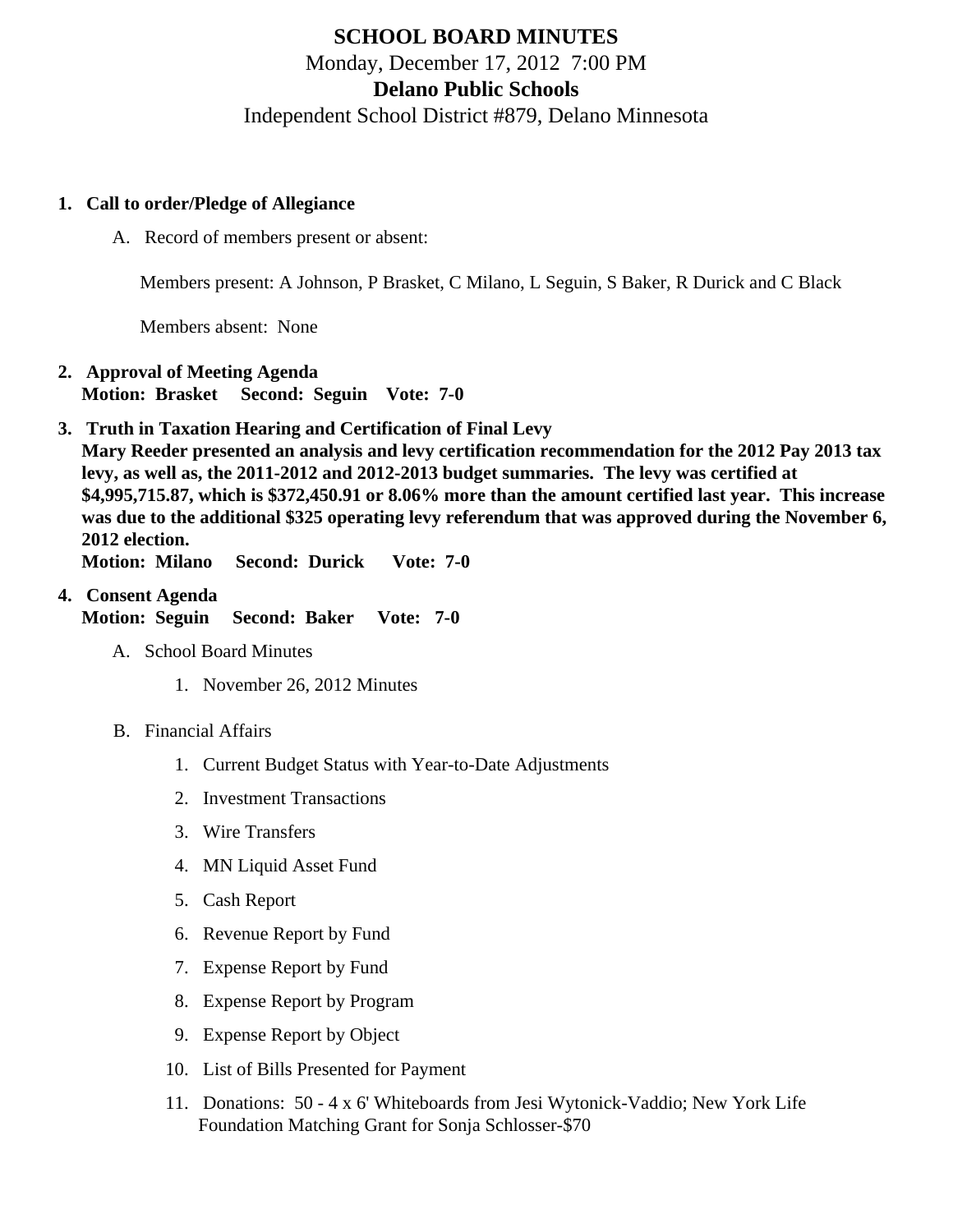A Johnson thanked Jesi Wytonick-Vaddio for the whiteboards, which are already being put up in the Elementary School.

## **5. Personnel Matters:**

#### **Motion: Durick Second: Brasket Vote: 7-0**

- A. Retirements/Resignations/Terminations
- B. Recommendations for Employment
	- 1. Laura Halonen, Community Education TKC Student Aide, effective 12/11/12.
	- 2. Heather LeDoux, Community Education TAC Gymnastics Teacher, effective 11/19/12. New program.
	- 3. Sophie Luoma, Community Education TAC Lifeguard, effective 12/4/12.
	- 4. Bridget Pinoniemi, Community Education TKC Student Aide, effective 12/11/12.
	- 5. Kayla Stevens, Community Education TAC Lifeguard, effective 12/1/12.
	- 6. Amelia Sutherland, Community Education TAC Gymnastics Aide, effective 11/12/12. New program.
- C. Contract Changes/Approvals
	- 1. Naomi Stelzer, Community Education Pool Manager, effective 1/1/13 through 5/31/13.
	- 2. Averi Shrode, Community Education Gymnastics Program Coordinator and Coordinator for Midwest Amature Gymnastics Association (MAGA), effective 01/01/13 through 05/31/13. New program.
	- 3. Christy Branes, Districtwide ELL Teacher, increase in FTE to .495 from .38 due to increase student numbers in ELL Program. Effective 11/26/12.
- D. Leaves of Absence

## **6. Public Comment: School patrons are given the opportunity to address the school board regarding items that are not on the agenda. All patrons will be asked to state their name and address for the record.**

## **7. Administrative Reports**

A. Superintendent

Mr. Schoen noted that this is the final school board meeting for the calendar year and that six board members will be sworn in at the January 7, 2013, organizational meeting that will be held at Delano City Hall. Mr. Schoen reported that a Legislative Forum will be held on January 3, 2013, at 7 PM at the Discovery Center in Buffalo. This forum is a joint effort between cities and schools with a focus on educational issues. Mr. Schoen encouraged all citizens to attend.

- B. Principals:
	- 1. Middle School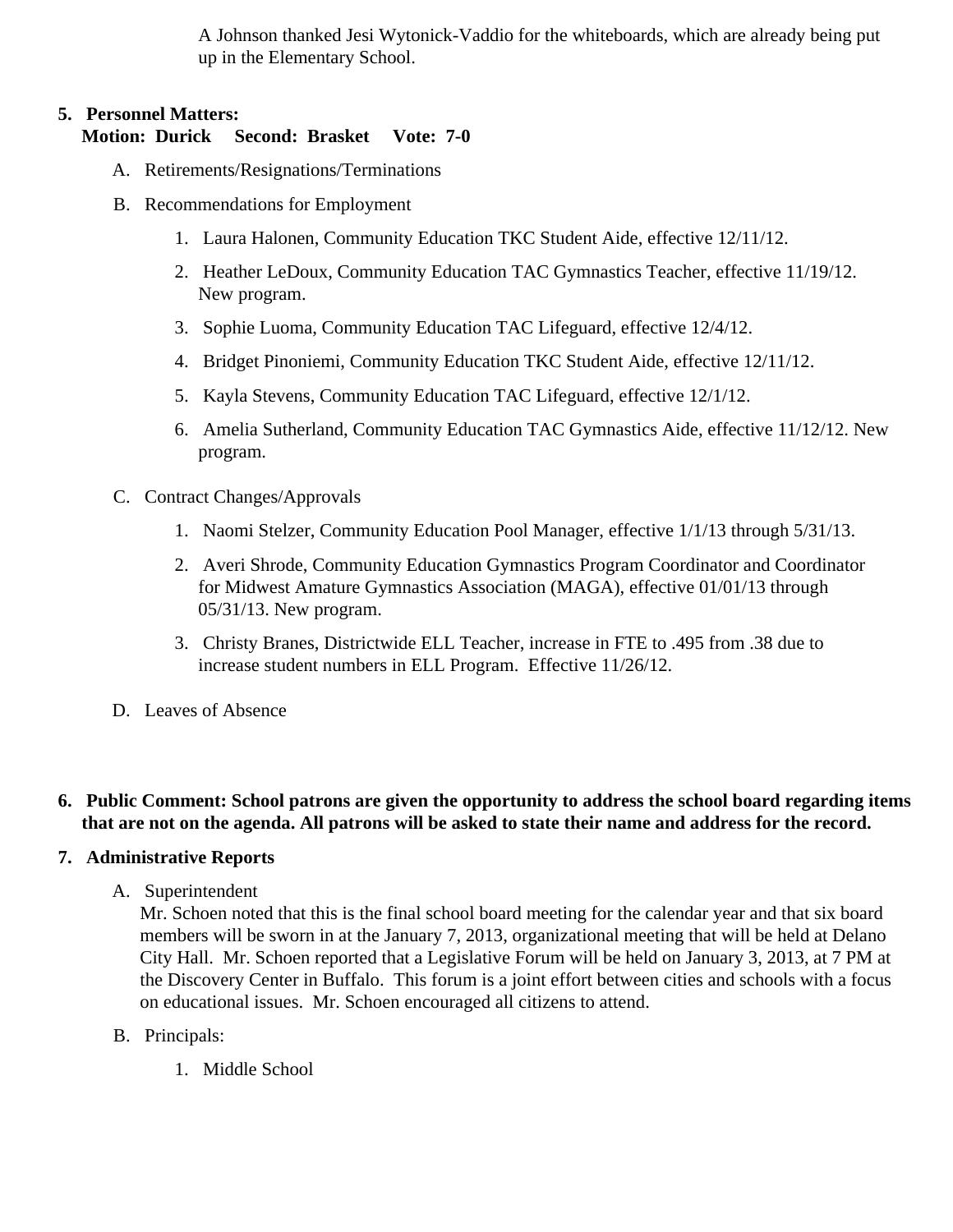Mr. Haas reported that the Targeted Services program has started; this program is by invite only and is to help students improve certain math and language arts skills. This program is different from the Homework Help program. Mr. Haas reported that attendance has been good so far. Mr. Haas also reported that last week between 8 AM and 10 AM, the Middle School had Exploratory Time, which is a time they are using to build a feeling of community within the Middle School. The Exploratory Time was used for a Service Project - each teacher led a group made up students from all four grades; some of the projects were making fleece blankets, gathering coats, mittens and scarves for Love Inc, door decorating in the building, letters to veterans and Birthday Party in a Bag for families who are in need of supplies for their child's birthday party. WEB (Where Everybody Belongs) activities this year so far have included an orientation of 5th Graders with 8th Graders, these students occasionally have lunch together, the 8th Grade WEB leaders send encouraging notes to the 5th Graders, and a they saw a movie together.

2. High School

Mr. Heil reported that the fire lane has been clear since the signs have been posted. Mr. Heil wanted to personally thank the residents of Delano for no longer parking in the fire lane, as well as, Mike Lindquist, Marty Kittok, Dennis Hanson and Bev Buesgen-Beehler for getting the signs put up. Mr. Heil also reported that the district safety inspector went through the Auditorium and found 12 violations. The district is working on correcting the violations. In addition, Mr. Heil and Mr. Lindquist are meeting with users to set up procedures so that there is a systematic way for all groups to use the auditorium, which will also mean greater accountability for the care of the Auditorium. The Jingle Run is scheduled for Friday at 1:50; anyone who wishes to run can participate with the donation of an unwrapped toy. Mr. Heil stated that the High School staff would like to wish everyone a safe holiday.

Amy Johnson, Board Chair, also congratulated Joe Vieau on his Assistant Principal of the Year nomination.

3. Elementary School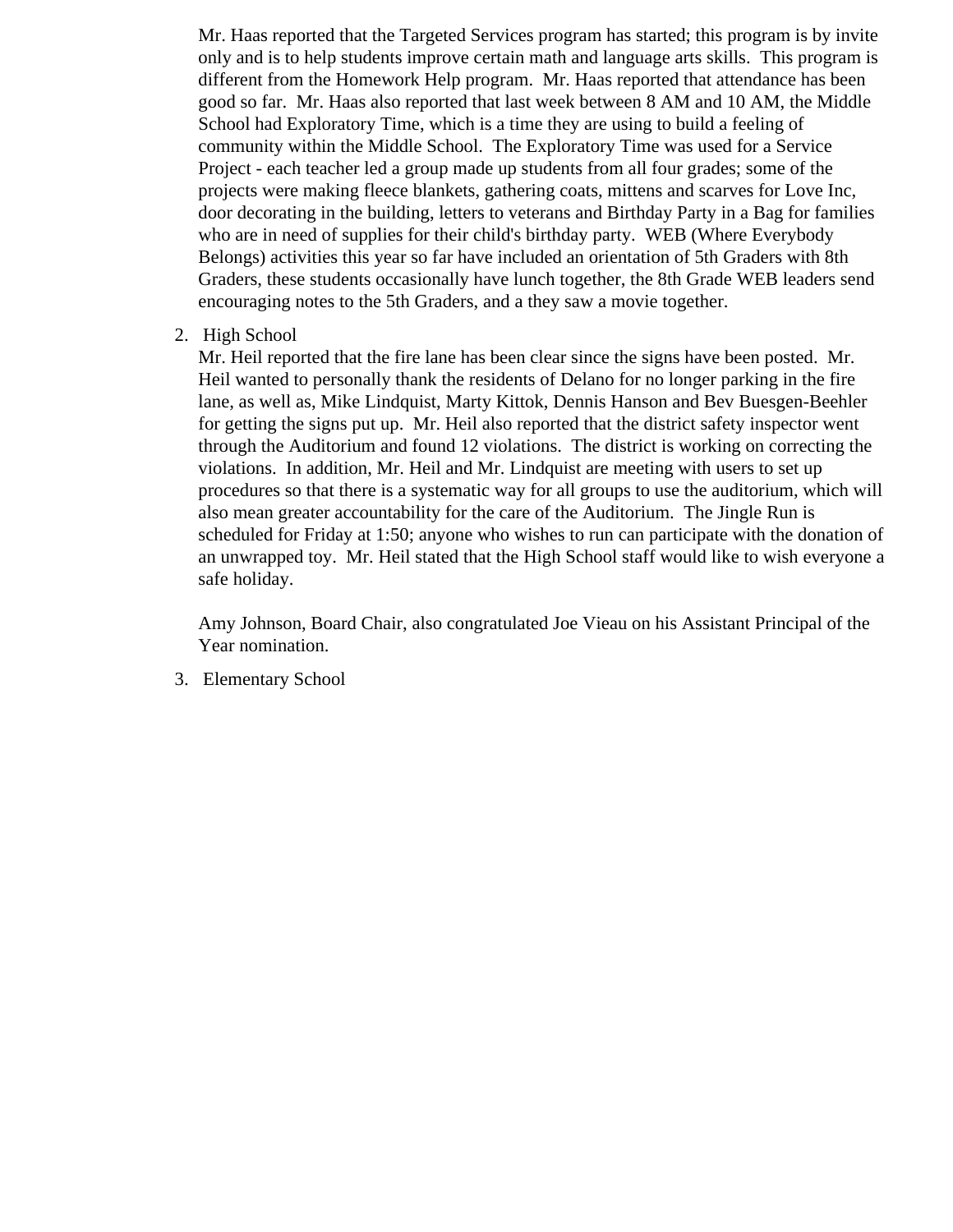Mr. Schuler thanked Jesi, who has a 1st Grade student, and the Vaddio Company for their donations to the Elementary School. Last year, the company donated four teaching podiums to the school and  $50 - 4' \times 6'$  whiteboards this year. The whiteboards are being pu in the 1st and 2nd Grade classrooms, which still had chalkboards. Mr. Schuler reported that a staff meeting was held at 7:30 AM regarding how to address the Newtown, CT shooting with students if questions arose. Teachers reported to Mr. Schuler that the 3rd and 4th Grade had some conversations, and Ms. Scott, Mr. Lahr, and Mr. Schuler were available to meet with students. The staff will continue to have conversations about safety. Mr. Schuler reported that in the spirit of giving and giving back to the community, the Kindergarten students collected 3,045 diapers and 4,372 wipe, which went to Love Inc to be distributed to moms; the 1st Grade held a Toy Drive, and the toys were given to YAR, who brought them to West Pointe Church in Delano; the 3rd Grade sent Happy Grams to important people in our community and created a Veterans Day Ribbons of Honor to honor the veterans; 2nd Grade held a food drive at Thanksgiving and donated 500 pounds of food and toiletry items to Helping Hands here in Delano. The United Way Campaign was held - 100 employees donated \$8,910 to the Delano-Loretto United Way; some of those funds come back to our schools in the way of grants. The High School raised the most money and will receive a pizza luncheon. Delano Elementary staff also gave gifts to seven families in need; money is raised through a silent auction and those funds are used to purchase clothing and toys for the families.

## C. Business Manager

Ms. Reeder reported that due to an improvement in the state's budget outlook during the Novembe forecast, school districts will start to recive 82.5% of their state aid instead of 64.3% in the current year on December 15, 2012; this is retroactive back to July 1, 2012. Ms. Reeder stated that the schools will continue to receive 82.5% even if the February forecast is not favorable for the current and next biennium, unless that is changed by the legislature. If the February forecast is favorable, state could again increase the state aid shift for schools, which would take effect sometime in Marc

## D. Community EducationDirector

Ms. Johnson reported that the final proofing of the brochure is being done and the brochure will be mailed out after Christmas. Old-fashioned Christmas was very successful - over 700 people were counted, but it was thought that actual attendance was higher. Ms. Johnson thanked all of the sch groups that were involved. Mixed Blood Theatre will be coming on February 4th at 7 PM to present Dr. King's Dream. Ms. Johnson reported that Tiger Kids Club Family Fun Night was a success; proceeds will be used to purchase additional gym equipment. Tiger Kids Club will be open December 26th through December 28th. ECFE fall classes are coming to an end and winter class will resume the week of January 7th. YAR hosted a toy drive at the Elementary, High School and Community Ed; all toys will be donated to Love Inc. Adult volunteers are still needed for Destination Imagination; if interested, contact Carley Boll. Officer Eldred presented on Winter Driving Tips to the SHARP students. The Tiger Activity Center will be hosting a Healthy Delano event, and Ms. Johnson thanked all of the athletes who are donating their time. Starting in January the TAC will open at 7:30 on Saturday mornings.

# 8. Board Reports

# A. MAWSECO

A Johnson reported that a meeting was held on November 27th. There was a staffing presentation and a presentation on a Wright Technical Center initiative called PAES Lab. This initiative will focus on junior and senior students; 10 students per class will be offered assessment labs to help determine if stduents are eligibile for employment in areas such as computer technology, construction, and business and marketing. The teacher evaluation process was discussed; trying to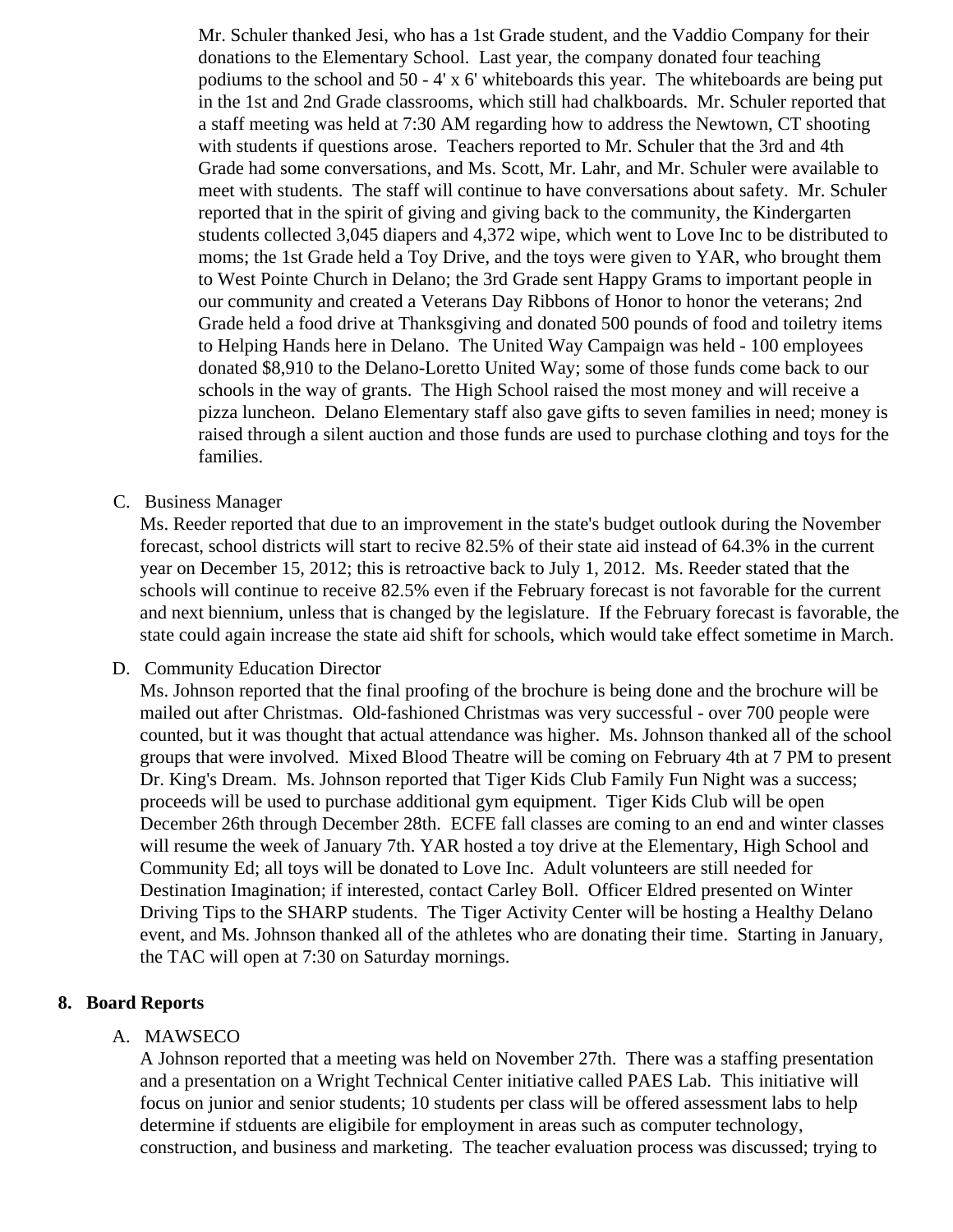determine what does that process look like for the coop.

B. Wright Technical Center

R Durick reported that Dr. Sweet gave a presentation on the Director search. Applications are due on January 31st; the Executive Committee will meet to review applications, interviews will be held on February 20th and 21st; and Board action at the April meeting for a new hire. Mr. Durick noted that the 10th Grade tours were done on December 7th, and that Wright Tech Center is considering bringing back Graphic Arts.

C. Community Education Advisory Council

L Seguin reported that there was a meeting on December 6th; a large portion of the meeting was spent on the overview of the audit report. Referendum results were discussed, as well as an update on SEE. The council ended the evening with a cookie exchange.

D. Schools for Equity in Education (SEE)

C Milano reported that there was a general membership meeting in November. The 2013 legislative platform was adopted: 1) Equity - need to increase property tax equity, increase equalization aid, reestablish the general ed levy, which was the single fairest levy and 2) Adequacy - Minnesota is failing in its constitutional duty to adequately fund public education. The Per Pupil Amount needs to more accurately reflect cost per pupil. Tom Melcher discussed the education finance taskforce recommendations, which will be presented to Governor Day and state legislators. Ms. Milano stated that the school finance system is broken; there is a great loss of buying power, and the response by the schools is to go out and ask for levies. Ms. Milano also stated that there needs to be geographical equity for students and taxpayer equity - tax burden needs to be uniform throughout the state. One of the taskforce recommendations is an increase to the basic formula - \$253 inflation adjustment and \$300 roll in for referendum revenue. The uniform general education levy would have the same tax effect for all districts and would require a four to six year transition. Ms. Milano urged everyone to go to SEE's website for information and to ask questions.

E. Delano Area Sports Arena (DASA)

P Brasket reported that there was a meeting on November 28th. All programs are doing great; new lockers are being built; the program is well run, but the financial reporting continues to suffer. Last Monday, a special meeting was held, and Mark Larson, a CPA and the new school board member, was asked to help get the financial reporting back on track. Mr. Brasket noted that DASA is financially in good shape.

F. City/School

C. Black reported there was a meeting with Phil Kern, Derek Schaunsberg and Dale Graunke to discuss student parking on streets because there had been a complaint. Phil suggested the city provide additional signage enforcing street parking restrictions. City street projects that are slotted to begin in the spring were also discussed. The Stahlke neighborhood project will impact the school and traffic flow, so it was decided to wait and start that project after graduation, but this will cause the project to continue into the fall with an anticipated completion date around October 15th. Phil is also working on a grant that would pay for a sidewalk on the trail from Elm Avenue to the school campuses on the east side of Delano Dental. It was also noted that the community is running out of field space, and that if the football field were more usable, it would free up space for other groups. A meeting regarding the parking issue will be held on December 19, 2012, at 7 PM at City Hall.

# **9. Old Business**